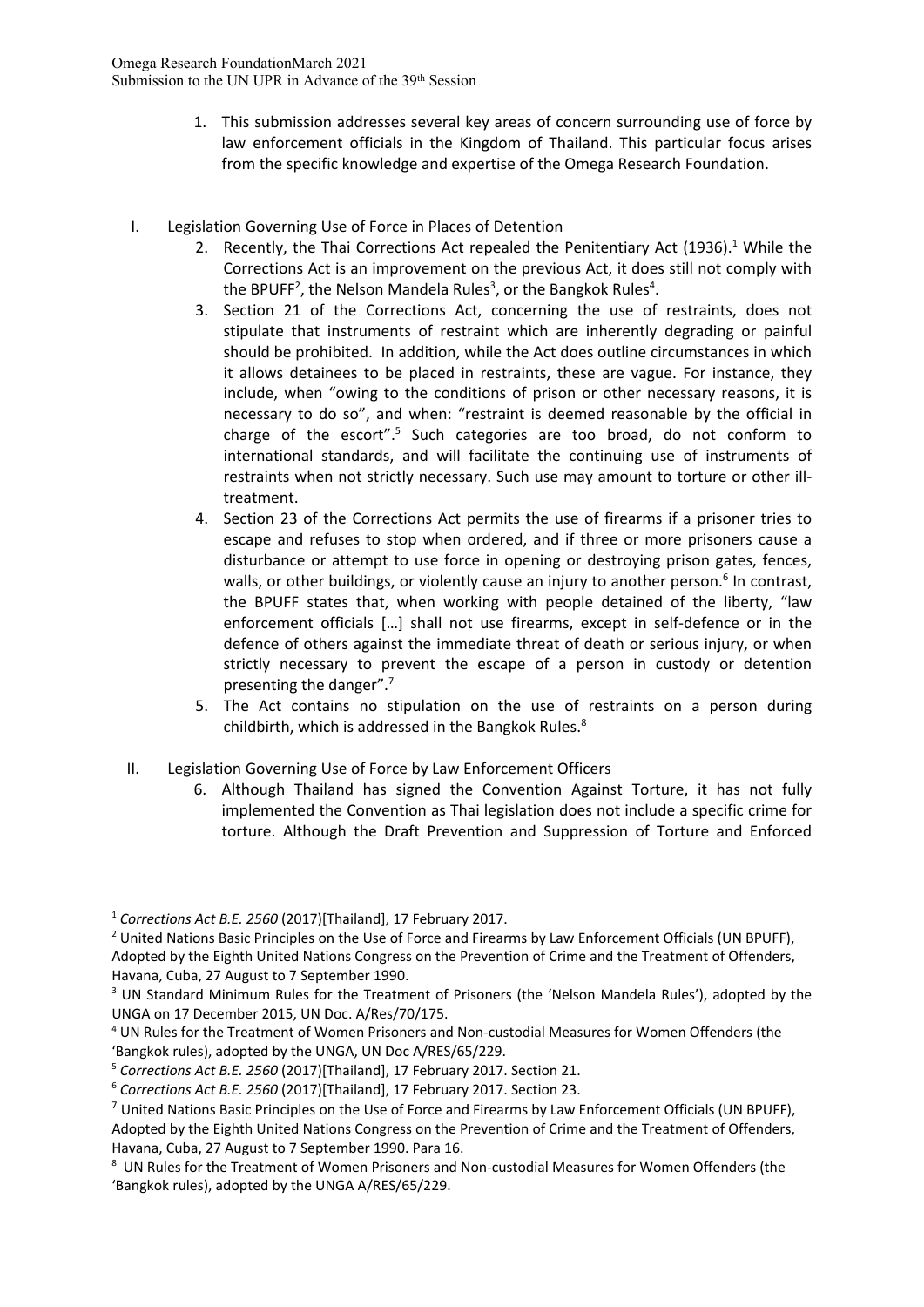Disappearance Act<sup>9</sup> is a significant a significant step forward in implementing the Convention; according to the UN the Act does not fully comply with the requirements of the Convention as: "the approved draft lacks essential international principles, including the absolute prohibition of torture." 10 Omega advises that Thailand amend its legislation to fully implement the Convention Against Torture, as has been recommended in its previous UPRs.<sup>11</sup>

- 7. The Criminal Procedure Code states: "the arrester is empower [sic] to exercise manners or defences as far as suitable to circumstances of the manner of the arrest".<sup>12</sup> There is no requirement in the Code that officers both exercise restraint in the use of force and ensure that any use of force is in proportion to the seriousness of the offence and the legitimate objective to be achieved. These provisions are stipulated in the BPUFF<sup>13</sup>, and should be included in the Criminal Procedure Code.
- 8. The Constitution of the Kingdom of Thailand guarantees freedom of peaceful assembly.<sup>14</sup> Despite this, the 2015 Public Assembly Act restricts peaceful assembly through <sup>a</sup> broad definition of <sup>a</sup> protest, burdensome notification requirements, and criminalisation of those organising and participating in protests.<sup>15</sup> In addition, the Emergency Decree of Public Administration in Emergency Situations, which was invoked in March 2020 in response to the Covid-19 Pandemic, further restricts the right to protest. The Decree allows the Prime Minister to "prohibit the assembly or gathering of persons at any place or the commission of any act which may cause unrest" and permits authorities to arrest individuals without charge.<sup>16</sup> This decree has been extended until at least 31 March 2021.<sup>17</sup> Omega recognises the public health challenges of the Covid-19 pandemic however we urge the Thai government to review the emergency legislation and ensure that it is not used to arbitrarily restrict rights. The Public Assembly Act should also be amended to ensure it protects the right to peaceful assembly, as recommended in the 2<sup>nd</sup> UPR Cycle.<sup>18</sup>
- III. Excessive force used against those participating in public gatherings
	- 9. In 2020 and 2021 police in Thailand have used water cannon containing dye and chemical irritants, chemical irritant grenades, and kinetic impact grenades against

- 12 *Criminal Procedure Code B.E. 2539 (1999)* [Thailand], Section 83, http://un-
- act.org/publication/download/thailands-criminal-procedure-code-1999 <sup>13</sup> BPUFF, Article 5(a).

<sup>9</sup> Draft Prevention and Suppression of Torture and Enforced Disappearance Act (unofficial translation). https://crcfthailand.org/2020/05/04/translation-draft-prevention-and-suppression-of-torture-and-enforceddisappearance-act-b-e-people-version/.

<sup>&</sup>lt;sup>10</sup> VOA News, "UN Urges Thailand to Apply International Standards to Torture, Disappearance Law" 17 July 2020, https://www.voanews.com/east-asia-pacific/un-urges-thailand-apply-international-standards-torturedisappearance-law.

 $11$  Human Rights Council, Report of the Working Group on the Universal Periodic Review – Thailand,

A/HRC/33/16, recommendations 158.30 (Slovakia), 158.11 (Romania), 158.12 (Spain), 158.33 (Canada).

<sup>14</sup> C*onstitution of the Kingdom of Thailand B.E. 2540 (2017)* [Thailand], 6 April 2017. Section 44.

<sup>15</sup> *Public Assembly Act B.E. 2558 (2015)* [Thailand], 9 July 2015.

<sup>16</sup> *Emergency Decree on Public Administration in Emergency Situation* B.E. 2548 (2005) [Thailand], 16 July 2005. Section 9.

<sup>&</sup>lt;sup>17</sup> The Nation, "Emergency law extended but restaurants, pubs allowed to serve alcohol until 11pm", 22 February 2021, <https://www.nationthailand.com/news/30402922>, accessed 16 March 2021.

<sup>18</sup> See A/HRC/33/16 Recommendations 158.141 (Costa Rica); 158.138 (Austria), 159.60 (Botswana), 159,59 (Germany).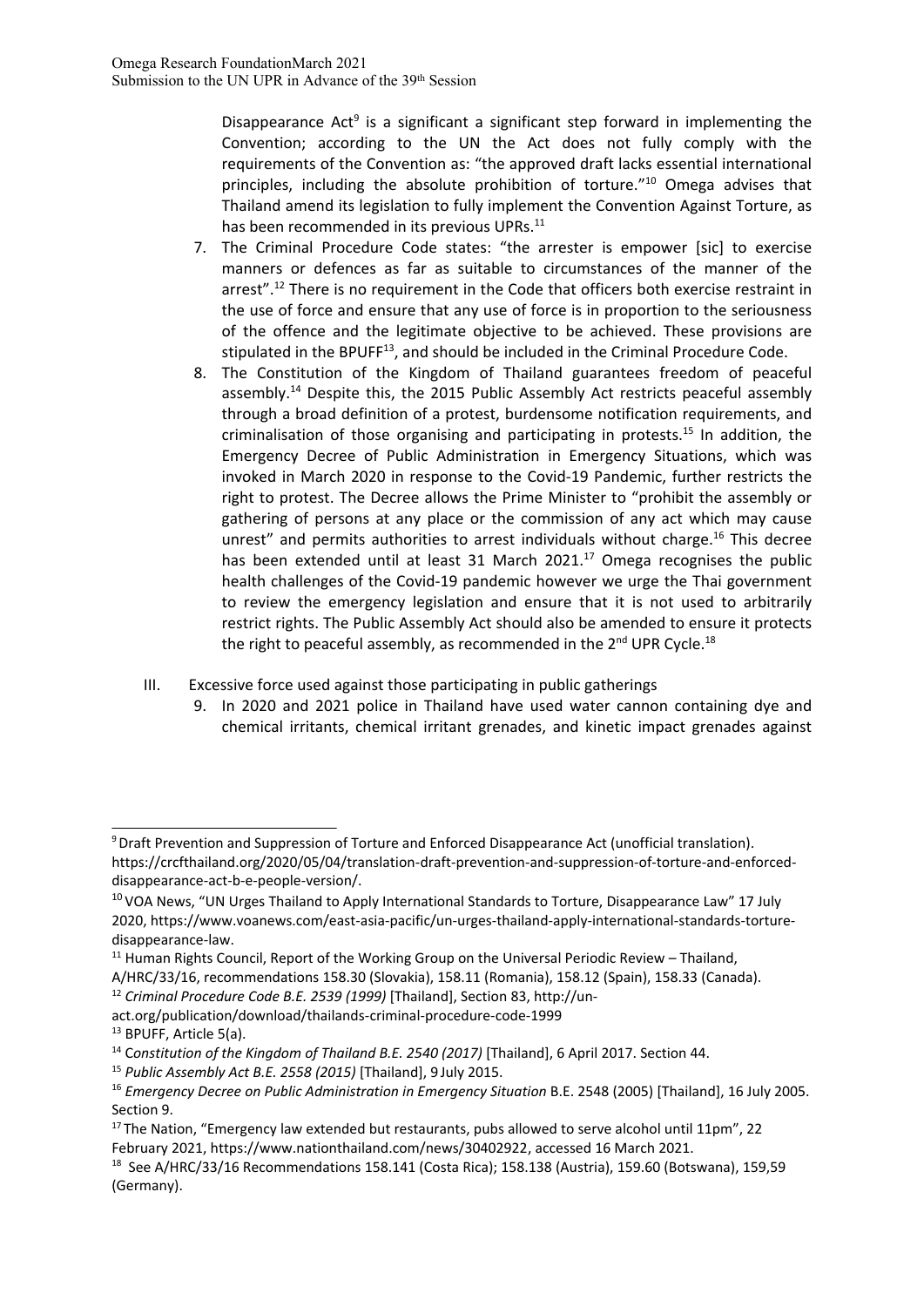peaceful pro-democracy protestors.<sup>19</sup> This use contravenes UN Guidance on the use of less-lethal weapons by law enforcement, which states that these types of weapons should not be used against peaceful protestors. <sup>20</sup>

- 10. The use of chemical irritants by law enforcement is of particular concern during the COVID-19 pandemic. Coughing, sneezing, and increased touching of the face caused by chemical irritants heightens the risk of spreading COVID-19, and use of chemical irritants may also exacerbate the effects of this respiratory disease.<sup>21</sup>
- IV. Human rights monitoring
	- 11. In 2015, the National Human Rights Institution of Thailand (NHRCT) was downgraded by the Global Alliance of National Human Rights Institutions, for being deemed to be only partially compliant with the 'Paris Principles' that establish minimum standards for National Human Rights Institutions. According to Forum-Asia, the NHRCT suffers "from severe legitimacy challenges and <sup>a</sup> lack of public confidence because of its continued failure to effectively protect rights, its continually poor performance, and its politically compromised independence, all of which fall substantially short of the minimum international standards mandated in the Paris Principles".<sup>22</sup> An independent National Human Rights Institution is essential to monitor and protect human rights.
	- 12. Thailand should ensure that the NHRCT fully complies with the Paris Principles and is an external and fully independent body, able to inspect places of detention as recommended in previous UPRs. 23
- V. International standards
	- 13. Thailand has not ratified the Optional Protocol to the Convention Against Torture, despite being called to do so in the 2<sup>nd</sup> UPR Cycle<sup>24</sup> and, at the time, stating it supported such <sup>a</sup> measure. We encourage them to so at the earliest opportunity.
	- 14. In July 2019, the UN General Assembly Resolution 'Towards torture-free trade: examining the feasibility, scope and parameters for possible common international

<sup>&</sup>lt;sup>19</sup> See for example: Human Rights Watch, "Thailand: Water Cannon Used Against Peaceful Activists", 16 October 2020. [https://www.hrw.org/news/2020/10/17/thailand-water-cannon-used-against-peaceful](https://www.hrw.org/news/2020/10/17/thailand-water-cannon-used-against-peaceful-activists)[activists,](https://www.hrw.org/news/2020/10/17/thailand-water-cannon-used-against-peaceful-activists) accessed 16 March 2020; Human Rights Watch, "Thailand: Police Violence Against Democracy Demonstrators", 17 November 2020, https://www.hrw.org/news/2020/11/19/thailand-police-violenceagainst-democracy-demonstrators accessed 16 March 2021; Amnesty International, "Thailand: Release peaceful critics and de-escalate tensions amid fresh wave of protests", 6 March 2021.

<https://www.amnesty.org/en/latest/news/2021/03/thailand-release-deescalate-protest-grows/> accessed 16 March 2021.

<sup>20</sup> OHCHR, *UN Human Rights Guidance on Less-lethal weapons in Law Enforcement,* 2020. Section 7.7.2.

<sup>21</sup> Omega Research Foundation, *Lowering the Risk: Curtailing the use of chemical irritants during the Covid-19 Pandemic,* 2020, https://omegaresearchfoundation.org/publications/lowering-risk-curtailing-use-chemicalirritants-during-covid-19-pandemic.

<sup>&</sup>lt;sup>22</sup> Forum-Asia "[Strengthen](https://prachatai.com/english/node/8974) National Human Right Commission before Accreditation Upgrade, says NGO [network](https://prachatai.com/english/node/8974)" , Prachatai English, 18 December 2020, [https://prachatai.com/english/node/8974](https://prachatai.com/english/node/8974%20accessed%2016%20March%202021) accessed 16 [March](https://prachatai.com/english/node/8974%20accessed%2016%20March%202021) 2021.

<sup>&</sup>lt;sup>23</sup> Human Rights Council, Report of the Working Group on the Universal Periodic Review – Thailand, A/HRC/33/16, recommendations 158.13 (Czech Republic, Denmark, Morocco), 159.31 (United Kingdom), 158.38 (Egypt), 158.41 (Paraguay), 158.42 (Poland), 158.42 (New Zealand), 158.42 (Portugal, 158.45 (Senegal), 158.46 (Australia), 158.47 (France), 158.48 (Nepal).

<sup>&</sup>lt;sup>24</sup> Human Rights Council, Report of the Working Group on the Universal Periodic Review – Thailand, A/HRC/33/16, recommendations 158.7 (Kazakhstan, Georgia), 158.8 (Mozambique), 158.9 (Honduras), 158.9 (Austria, France, Guatemala, Montenegro, Poland, Portugal, Turkey, Uruguay, Norway), 158.13 (Czech Republic, Denmark, Morocco).